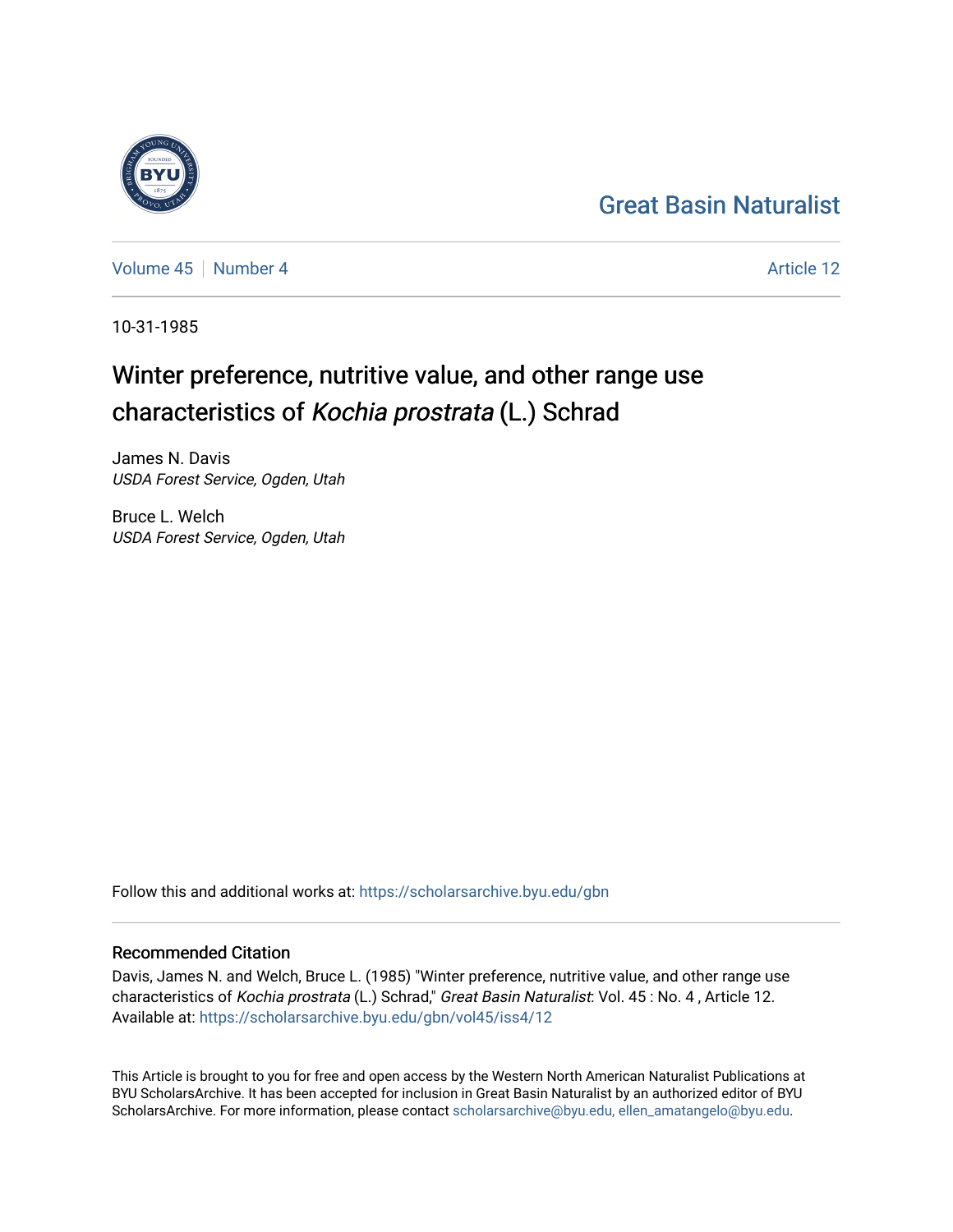#### WINTER PREFERENCE, NUTRITIVE VALUE, AND OTHER RANGE USE CHARACTERISTICS OF KOCHIA PROSTRATA (L.) SCHRAD

James N. Davis' and Bruce L. Welch'

Abstract. —<sup>A</sup> cafeteria-style study was conducted during the winter for two years with tame mule deer to determine if there were preferential differences between accessions of forage kochia (Kochia prostrata). Deer consumed significantly more of P.I. numbers 314929, 330708, and 356826 than any of the other accessions. Other plant adaptive characteristics and nutritive qualities are also reported.

Forage kochia or perennial summer cypress (Kochia prostrata) is a widely distributed shrub native to the arid and semiarid regions of southern Europe and from northern Africa to Manchuria (Moghaddam 1978). Forage kochia was first introduced into the United States from Russia during the early 1960s (Keller and Bleak 1974). In its native Russia, itis commonly associated with Agropuron, especially crested wheatgrass (A. cristatum) (Balyan 1972).

There is an increasing interest in forage kochia as a desirable half-shrub for revegetation work on many arid and semiarid western ranges.

Ecotypic variation has been noted by many researchers (Balyan 1972, Francois 1976, Keller and Bleak 1974, McArthur and others 1974). Chromosome work indicates that the accessions we worked with included diploids, tetraploids, and hexaploids. The P.I. number 314929 was a diploid (McArthur 1984, personal communication). This same accession has recently been released as "Immigrant" forage kochia for forage and erosion control on greasewood-shadscale, sagebrush-grass, and pinyon-juniper rangelands of the Intermountain West (Stevens et al., in press).

Differential preference of wintering mule deer among accessions of big sagebrush {Artemisia tridentata) and black sagebrush (A. nova) has been reported bv Welch et al. (1981). Also, Van Epps and McKell (1978) reported differential preference of domestic sheep for accessions of fourwing saltbush (Atriplex canescens).

The purpose of this study was twofold: first to determine the preference of tame mule deer for 13 accessions of K. prostrata grown in a uniform garden, and second to report the results of research concerned with the nutritive value and use of K. prostrata.

#### **METHODS**

Four tame mule deer (one buck and three doe) were used in a cafeteria-style preference study for two winters, 1978 and 1979. The second year, three of the four deer were the same as the first year. Throughout the study, the deer were given free choice of their specially formulated and pelleted feed, alfalfa hay, rolled barley, and water.

Selected accessions of forage kochia (Table 1) were air dried and clipped into 6 to 10 cm lengths. Samples were randomly assigned to <sup>1</sup> gal plastic buckets placed in a row in a rack in the deer pen. After 24 hours, each bucket was weighed and refilled with 120 g of clipped forage and again randomly placed in the rack. The test ran for 10 consecutive days each winter.

Analysis of variance was used to determine if there were significant differences between treatment means. Newman-Keuls multiple means test was used to determine the signifi cant differences between indixidual means.

#### **RESULTS**

Deer consumed significantly more of some accessions than others (Table 1). Deer pre-

Utah State Division of Wildlife Resources and Intermountain Research Station, USDA Forest Service, Ogden, Utah 84401, stationed at the Shrub Science Laboratory, 735 North 500 East. Provo. Utah 8460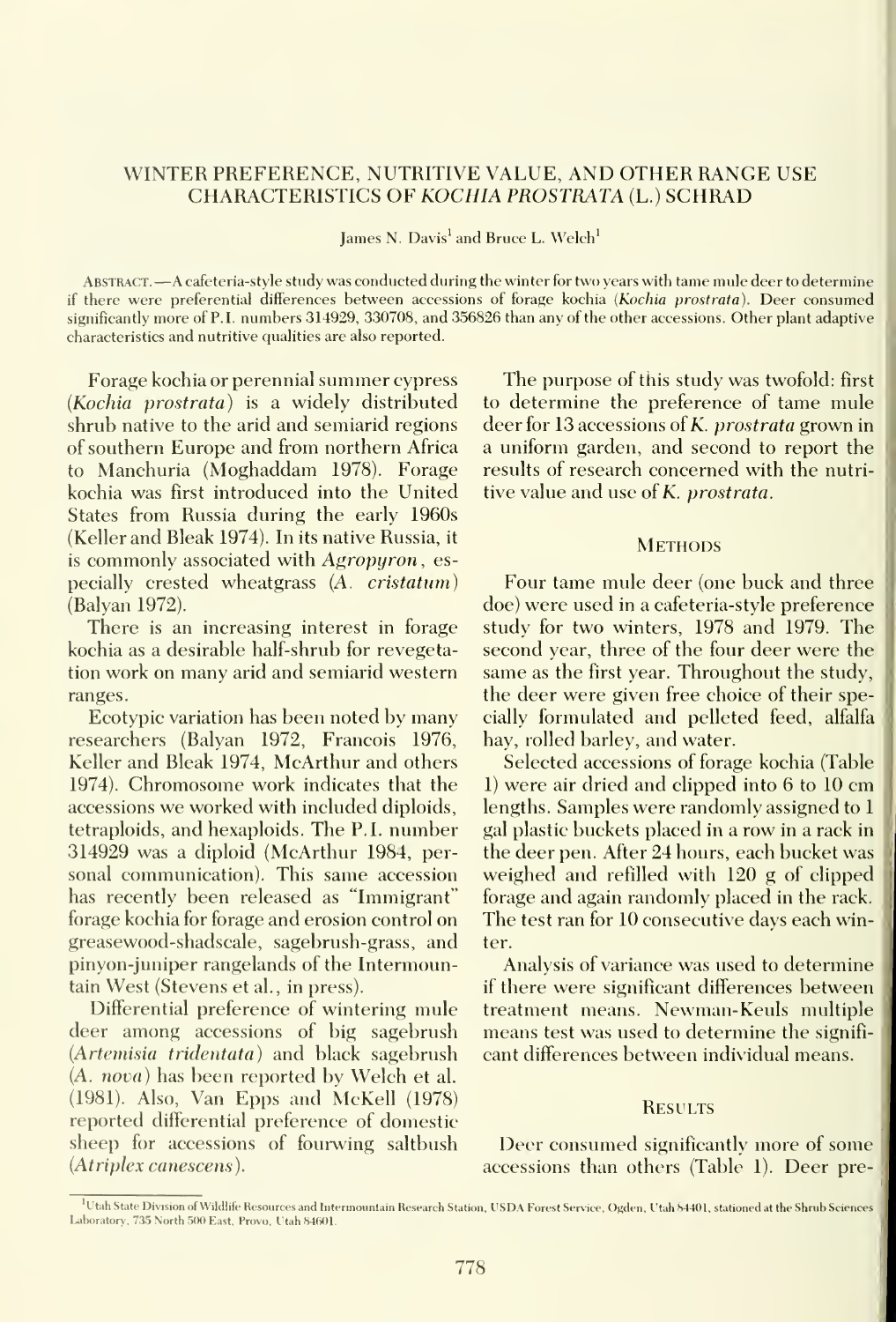| Grams/day         | P.I. number | Soil type | Location                          |
|-------------------|-------------|-----------|-----------------------------------|
| $53.9^{3*}$       | 314929      | **        | Stavropol, Russia                 |
| $43.4^{\circ}$    | 330708      | **        | Tehran, Iran                      |
| $39.4^{\circ}$    | 356826      | Salty     | Actobinsk, Ural Mountains, Russia |
| 13.3 <sup>b</sup> | **          | **        | Yun Dudar, Russia                 |
| $13.2^{b}$        | 356818      | Clay      | Actobinsk, Aral Sea, Russia       |
| 12.8 <sup>b</sup> | 356819      | Salty     | Actobinsk, Aral Sea, Russia       |
| 8.6 <sup>b</sup>  | 356823      | Sandy     | Actobinsk. Russia                 |
| 6.8 <sup>b</sup>  | 356822      | Clay      | Ural Mountains, Russia            |
| $3.4^{\rm b}$     | 356825      | Clay      | Actobinsk, Russia                 |
| 2.8 <sup>b</sup>  | 356820      | Sandy     | Actobinsk, Aral Sea, Russia       |
| 0.9 <sup>b</sup>  | 356817      | Salty     | Actobinsk, Aral Sea, Russia       |
| 0.9 <sup>b</sup>  | 356824      | Salty     | Actobinsk, Russia                 |
| 0.1 <sup>b</sup>  | 356821      | Salty     | Actobinsk, Aral Sea, Russia       |

TABLE 1. Deer preference for selected accessions of Kochia prostrata, plant introduction numbers, soil types, and origin of K. prostrata accessions used in this study.

\*Values sharing the same letter superscript are not significantly different at the 95% level

\*\*Information not available

ferred P.1. numbers 314929, 330708, and 356826 over the other 10 accessions. These 3 accessions did not differ significantly. The less preferred group of 10 accessions also failed to show significant differences in their means. It should be noted that P.I. numbers 356817. 356824, and 356821 received less than a gram of use per day. Data indicate that preference by tame mule deer for accessions of forage kochia is highly variable. We have no reason to believe that preference of wild and tame mule deer for accessions of Kochia differs significantly (Wallmo and Neff 1970). Highly preferred accessions (P.I. 314929, P.I. 330708, and P.I. 356826) are the ones that should be used in reseeding efforts where grazing is one of the management objectives.

#### **DISCUSSION**

Because of great ecotypic variation, forage kochia appears to be a useful range plant for improvement of our semiarid ranges. Some forage kochia ecotypes are quite salt tolerant. Francois (1976) tested two accessions for three years and found both to be salt tolerant, but one was significantly more productive at all salinity levels. The highest salinity level was twice that normally found in a greasewood community (Gates et al. 1956).

Forage kochia is drought tolerant. Moghaddam (1978) describes transplanting it into areas of Iran where annual precipitation was only 150 mm. He further reported that forage kochia's productivity and persistence was superior to fourwing saltbush. In Russia forage kochia is cut as "cypress hay" and fed to sheep, goats, and horses in regions having as little as 165 mm annual precipitation (Balvan 1972).

The nutritive value of forage kochia has received some attention. Davis (1979) reported that the oxalate—a potential animal poison level in forage kochia was lower than levels in fourwing saltbush and winterfat (Ceratoides lanata). Welch and Davis (1984) reported the mean in vitro digestibility of the 13 accessions used in this study was 32.2% of dry matter (Table 2). In comparison to other winter forages, forage kochia ranks low in digestibility. Seasonal crude protein content was also determined for the accessions of forage kochia (Table 3). Mean crude protein was highest during July (14.4%) and November (10.7%) for "upper" stems. For the "lower" stems, highest mean protein was May (12.8%) and July  $(14.0\%)$ . Table 4 lists the average winter levels of crude protein of Kochia compared to other range plants. Forage kochia tends to green up earlier in the spring than many other range plants. Crude protein levels in new spring growth ranged from  $12.1\%$  to  $21.8\%$ (Davis and Welch 1984).

Forage kochia could be an important and useful subshrub on saline, and alkaline soils of our arid and semiarid ranges in the western United States. It grows well on a wide range of soil textural classes, sandy to fine clays. It is well adapted to areas occupied by juniperpinyon, big sagebrush, greasewood, and shadscale. It grows fairly rapidly, usually producing seed the first year. Forage kochia could provide important sources of protein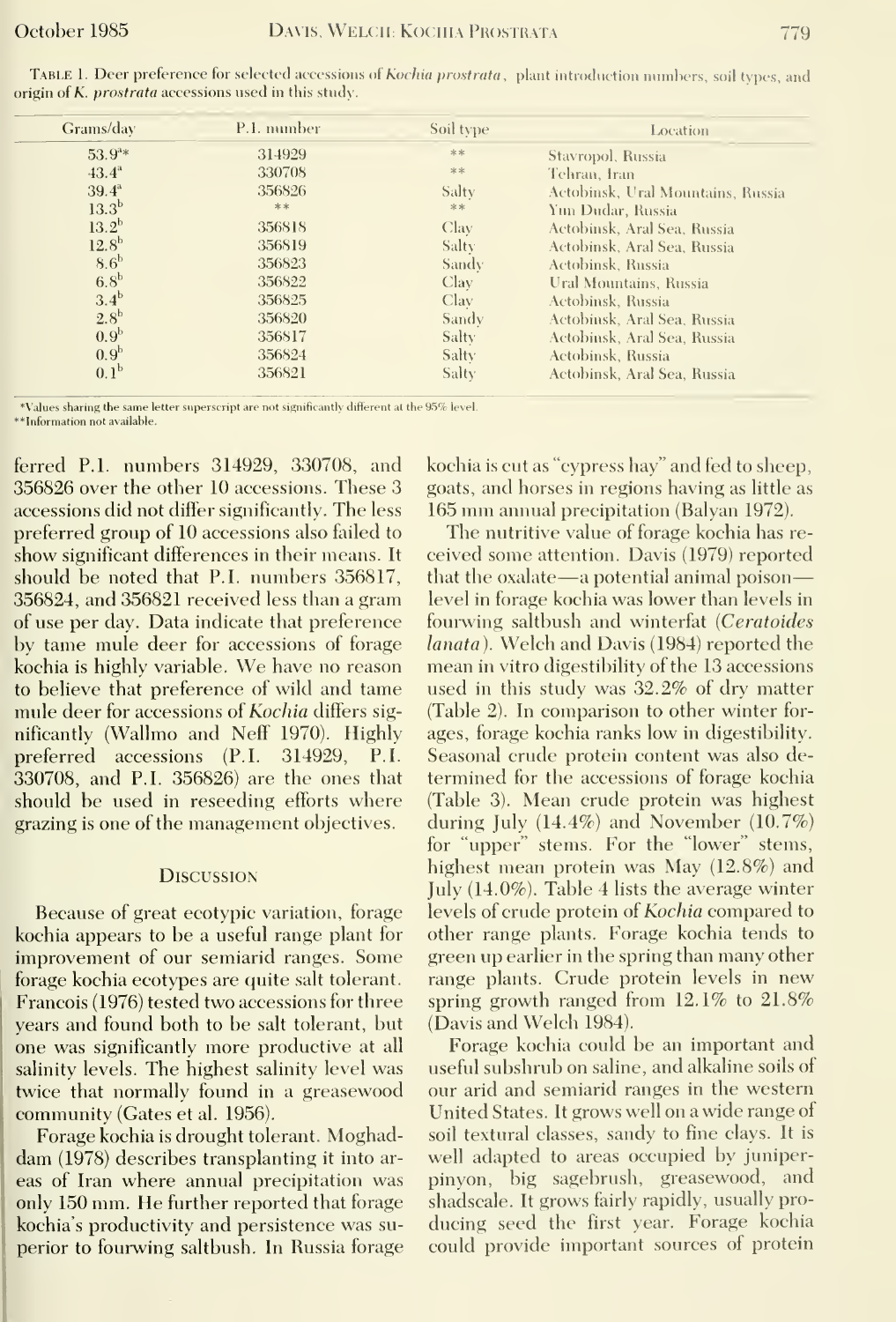| TABLE 2. In vitro digestibility of winter range forages. |  |  |  |
|----------------------------------------------------------|--|--|--|
|----------------------------------------------------------|--|--|--|

| Winter forage               | Drv matter<br>digestibility/% | Range           | Reference*           |
|-----------------------------|-------------------------------|-----------------|----------------------|
| Aspen                       | 57.4                          |                 |                      |
| Big sagebrush               | 57.3                          | $(49.9 - 67.0)$ | 2, 3, 4, 5, 6, 7, 10 |
| Bud sagebrush               | 57.0                          |                 | 8                    |
| Woods rose                  | 54.5                          |                 | l                    |
| Sand dropseed grass         | 53.2                          |                 | 8                    |
| <b>Black sagebrush</b>      | 53.7                          | $(53.1 - 54.0)$ | 3, 8, 14             |
| Rose hips                   | 51.1                          |                 | 6                    |
| Indian ricegrass            | 50.0                          | $(45.7 - 54.2)$ | 8,10                 |
| <b>Bluestem</b> wheatgrass  | 45.5                          |                 | 10                   |
| Curl-leaf mountain mahogany | 49.1                          | $(44.7 - 53.5)$ | 4, 6                 |
| Galleta                     | 48.2                          |                 | 8                    |
| Needle-and-thread           | 47.0                          |                 | 10                   |
| <b>Bluebunch</b> wheatgrass | 45.5                          |                 | 10                   |
| Common winterfat            | 44.7                          |                 | 8                    |
| Rubber rabbitbrush          | 44.4                          |                 | 10                   |
| Shadscale                   | 43.4                          |                 | $\bf 8$              |
| Western snowberry           | 41.0                          |                 | $\mathbf{I}$         |
| Chokecherry                 | 38.8                          | $(26.3 - 51.3)$ | 1, 11                |
| Fourwing saltbush           | 38.3                          |                 | 9                    |
| Cliffrose                   | 37.6                          |                 | 12                   |
| Desert bitterbrush          | 35.8                          |                 | 12                   |
| Forage kochia (P.1. 330708) | 32.4                          |                 | 13                   |
| Forage kochia (mean)        | 32.2                          | $(24.2 - 36.1)$ | 13                   |
| Forage kochia (P.I. 314929) | 31.0                          |                 | 13                   |
| Apache-plume                | 29.8                          |                 | 12                   |
| Forage kochia (P.I. 356826) | 28.3                          |                 | 13                   |
| Gambel oak                  | 28.1                          |                 | $\overline{2}$       |
| Antelope bitterbrush        | 25.4                          | $(19.8 - 30.0)$ | 4, 6, 10, 12         |
| True mountain mahogany      | 24.3                          | $(20.0 - 28.5)$ | 4, 6                 |

\*I. Dietz 1972

2. Kufeld et al. 1981

3. Sheehy 1975

4 Urness et al. 1977

- 5. Wallmo et al. 1977
- 6. Welch and Pederson 1981
- 7. Pederson and Welch 1982
- 8. Welch et al. 1983b 9. Welch and Monsen 1984
- 10. Ward 1971

11. Uresk and Messner 1975

12. Welch et al. 1983a

13. Welch and Davis 1984

14 Behan and Welch, in press

TABLE 3. Crude protein content of "upper" and "lower" parts of the same stems of Kochia prostrata through a year. Data expressed as percent of dry matter. Each data point is a mean of 13 accessions.

| Stem part | Month      |           |                  |                  |                  |                |                |                   |
|-----------|------------|-----------|------------------|------------------|------------------|----------------|----------------|-------------------|
|           | Dec.       | lan.      | Feb.             | Mar.             | Apr.             | Mav            | July           | Nov.              |
| Upper     | $5.9^{a*}$ | $6.1^*$   | 6.1 <sup>a</sup> | $5.2^{4}$        | 5.7 <sup>a</sup> | $5.8^{3}$      | $14.4^{\circ}$ | 10.7 <sup>b</sup> |
| Lower     | $8.2^a$    | $8.3^{4}$ | $8.7^{a}$        | 8.1 <sup>3</sup> | $9.8^{\degree}$  | $12.8^{\rm b}$ | $14.0^{b}$     | 8.6 <sup>a</sup>  |

\*Values sharing the same letter superscript are not significantly different at the 95% level

and carotene (Davis 1979, Davis and Welch 1984) and help introduce variety to many monoculture seedings of crested wheatgrass. Otsyina (1983) reported that during a fall grazing study sheep showed a high preference for forage kochia in shrub-grass pastures. He also reported that crude protein contents of sheep diets on forage kochia-crested wheatgrass pastures were significantly higher than sheep diets on pure crested wheatgrass (10.6% vs. 1.5%). Forage kochia shows its greatest potential for use with grass ranges in the fall and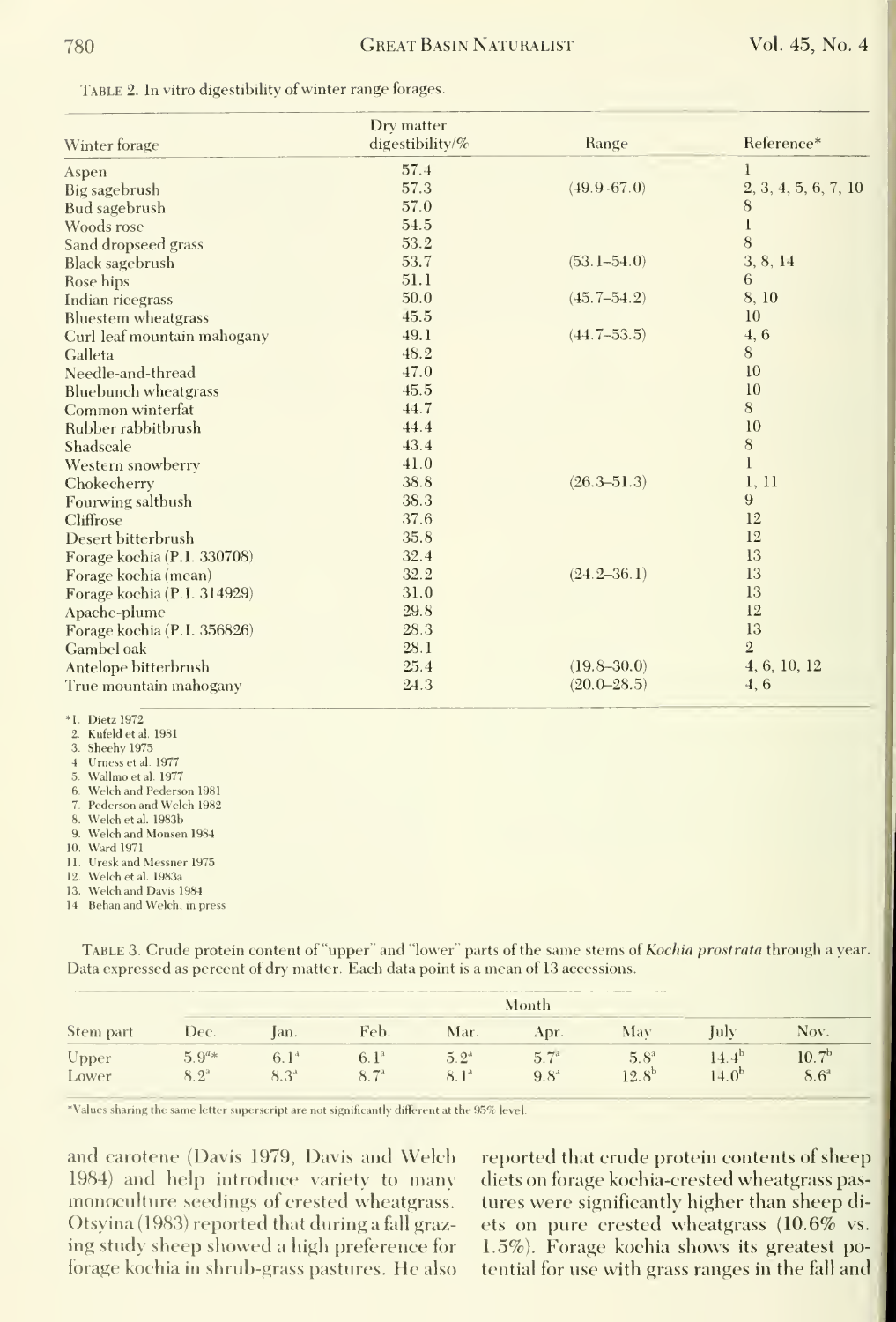#### October 1985

TABLE 4. Winter erude protein content of selected range plants.

|                             | Crude protein     |                 |                                     |
|-----------------------------|-------------------|-----------------|-------------------------------------|
| Range plant                 | $(\%$ dry matter) | Range           | Reference*                          |
| Crested wheatgrass          |                   |                 |                                     |
| (green regrowth)            | 15.0              |                 | 16                                  |
| <b>Black sagebrush</b>      | 11.7              |                 | 13                                  |
| Big sagebrush               | 11.4              | $(9.9 - 14.2)$  | 1, 2, 3, 4, 6, 8, 9, 10, 13, 16, 19 |
| Curlleaf mountain-mahogany  | 10.1              | $(9.6 - 10.6)$  | 3.7                                 |
| Fourwing saltbush           | 9.6               |                 | 12                                  |
| Forage kochia (P.I. 330708) | 8.9               |                 | 20                                  |
| Chokecherry                 | 8.7               | $(7.6 - 9.9)$   | 3, 5, 11, 17                        |
| Cliffrose                   | 8.6               | (8, 4–8, 8)     | 5.14                                |
| Desert bitterbrush          | 8.5               | $(8, 0 - 9, 0)$ | 3, 14                               |
| Rocky mountain juniper      | 8.4               |                 |                                     |
| Forage kochia (P.1. 314929) | 8.4               |                 | 20                                  |
| Antelope bitterbrush        | 7.8               | $(6.7 - 9.1)$   | 1, 3, 4, 7, 8, 9, 11, 14            |
| True mountain-mahogany      | 7.8               | $(7.2 - 8.4)$   | 1, 5, 9                             |
| Rubber rabbitbrush          | 7.8               | $(5.9 - 7.8)$   | 1, 11                               |
| Shadscale                   | 7.7               |                 | 10                                  |
| Forage kochia (P.1. 356826) | 7.3               |                 | 20                                  |
| Gardner saltbush            | 7.2               |                 | 10                                  |
| Forage kochia (mean)        | 7.1               |                 | 20                                  |
| Utah juniper                | 6.6               | $(5.9 - 7.6)$   | 3, 5, 7                             |
| Saskatoon serviceberry      | 5.9               | $(5.5 - 6.2)$   | 3, 11                               |
| Woods rose                  | 5.8               | $(5.4 - 6.1)$   | 17, 18                              |
| Gambel oak                  | 5.3               | $(5.1 - 5.4)$   | 5, 19                               |
| Apache-plume                | 4.8               |                 | 14                                  |
| Crested wheatgrass          | 3.9               |                 | 11                                  |
| Native grass                | 3.6               |                 | 3                                   |
| Wildrye                     | 3.2               |                 | 15                                  |
| Indian ricegrass            | 3.0               | $(2.5 - 3.5)$   | 11, 15                              |
|                             |                   |                 |                                     |

\*1. Dietz et al. 1962

2. Welch and McArthur 1979

- 3. Tueller 1979
- 4. Bissell et al. 1955
- 5. Smith 1957
- 6. Smith 1950
- 7. Smith 1952
- 8. Trout and Thiessen 1973
- 9. Medin and Anderson 1979 (data converted to dry matter basis)
- 10. National Academy of Sciences 1975
- 11. National Academy of Sciences 1958
- 12. Welch and Monsen 1981
- 13. Sheehy 1975
- 14. Welch et al. 1983a
- 15. National Academy of Sciences 1964 16. Urness et al. 1983
- 
- 17. Dietz 1972
- 18. Welch and Andrus 1977
- 19. Kufeld et al. 1981
- 20. Davis and Welch 1984

would improve forage quantity and quality on extensive crested wheatgrass seedlings in the Intermountain West.

#### **ACKNOWLEDGMENTS**

Federal funds for wildlife restoration were provided through Pittman-Robertson Project W-82-R, Job 1. Cooperators are the Intermountain Research Station of USDA Forest Service and Utah Division of Wildlife Resources. The Snow Field Station, where plants were grown, is cooperatively maintained by these two agencies and by Utah State University and Snow College.

#### **LITERATURE CITED**

- BALYAN, G. A. 1972. Prostrate summer cypress and its culture in Kirghizia. Translated from Russian by Ed A. Elias. National Technical Information Service, U.S. Department of Commerce. 296 pp.
- BISSELL, H. D., B. HARRIS, H. STRONG, AND F. JAMES. 1955. Digestibility of certain natural and artificial foods eaten by deer in California. Calif. Fish and Game  $41:57 - 78$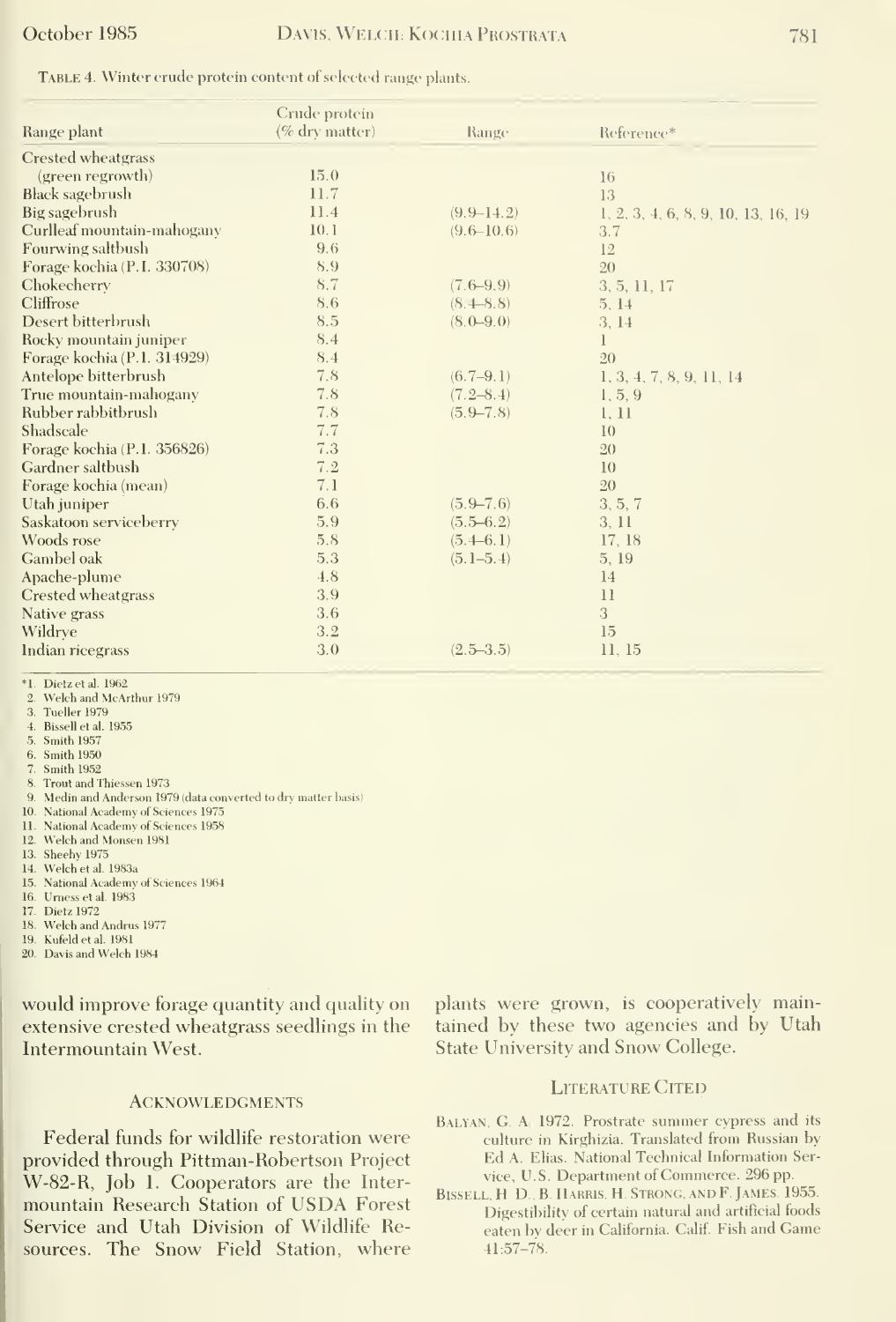- Davis, A. M. 1979. Forage quality of prostrate Kochia compared with three browse species. Agron J. 71:822-824.
- Davis,]. N. AND B L. Welch. 1984. Seasonal variation in crude protein of Kochia prostrata (L.). Pages 145-149 in A. R. Tiedemann, E. D. McArthur, H. C. Stutz, R. Stevens, and K. L. Johnson, compilers, Proceedings—A*triplex* and related chenopods. USDA Forest Service. Gen. Tech. Rep. INT-172. 309 pp.
- DiETZ, D. R. 1972. Nutritive value of shrubs. Pages 289-302 in C. M. McKell, J. P. Blaisdell, and J. R. Goodin, eds., Wildland shrubs—their biology and utilization. USDA Forest Service Gen. Tech. Rep. INT-1. 494 pp.
- DIETZ, D. R., R. H. UDALL, AND L. E. YEAGER. 1962. Chemical composition and digestibility by mule deer of selected forage species, Cache la Poudre Range, Colorado. Colorado Game and Fish Dep. Tech. Publ. 14.89 pp.
- Francois, L. E. 1976. Salt tolerance of prostrate summer cypress (Kochia prostrata). Agron J. 68:455-456.
- Gates, D. H., L. <sup>A</sup> Stoddart, and C W Cook 1956. Soils as a factor influencing plant distribution on salt-deserts of Utah. Ecol. Monogr. 26:155-175.
- Keller, W., and A T.Bleak. 1974. Kochia prostrata: a shrub for western ranges? Utah Science 34:24—25.
- KUFELD, R. C., M. STEVENS, AND D. C. BOWDEN. 1981. Winter variation in nutrient and fiber content and in vitro digestibility of Gambel oak (Quercus gambelii) and big sagebrush (Artemisia tridentata) from diversified sites in Colorado. J. Range Manage. 34:149-151.
- MCARTHUR, E. D., B. C. GIUNTA, AND A. P. PLUMMER 1974. Shrubs for restoration of depleted ranges and disturbed areas. Utah Science 35:28-33.
- Medin, D E , AND A E Anderson. 1979. Modeling the dynamics of a Colorado mule deer population. Wildl. Monogr. 68. 77 pp.
- MOGHADDAM, M. R. 1978. Kochia prostrata-a plant material for range improvement in arid and semiarid regions. Rangemans J. 5:153-154.
- National Academy OF Sciences 1958. Composition of cereal grains and forages. Natl. Res. Counc. Publ. 585. 663 pp.
- 1964. Nutrient requirements of domestic animals. No. 5. Nutrient requirements of sheep. Natl. Res. Counc. Publ. 1193. 40 pp.
- 1975. Nutrient requirements of domestic animals. No. 5: nutrient requirements of sheep. 5th ed. Natl. Res. Counc. Publ. 74-899. 72 pp.
- OTSYINA, M. R. 1983. Evaluation of shrubs as native supplements to cured crested wheatgrass pasture for sheep. Unpublished dissertation. Utah State University, Logan. 128 pp.
- PEDERSON. J. C. AND B. L. WELCH 1982. Effects of monoterpenoid exposure on ability of rumen inoc ula to digest <sup>a</sup> set of forages. J. Range Manage. 35:500-502.
- SHEEHY. D P. 1975. Relative palatability of seven Artemisia taxa to mule deer and sheep. Unpublished thesis, Oregon State Universitv, Corvallis. 147 pp.
- SMITH. A. D 1950. Sagebrush as winter food for mule deer. J. Wildl. Manage. 14:285-289.
- 1952. Digestibility of some native forages for mule deer. J. Wildl. Manage. 16:309-312.
- 1957. Nutritive value of some browse plants in winter. J. Range Manage. 10:162-164.
- TROUT, L. E., AND J. L. THIESSEN. 1973. Physical condition of range relationships of the Owyhee deer herd. Job Completion Report. Idaho Fish and Game Department, Boise. 37 pp.
- Tueller, P T 1979, Food habits and nutrition of mule deer on Nevada ranges. University of Nevada, Reno. 104 pp.
- Uresk. D W . AND H <sup>E</sup> Messner 1975. Constituents in in vitro solution contribute differently to dry matter digestibility of deer food species. J. Range Manage. 28:419-421.
- Urness, P. J., A. D. Smith, and R. K. Watkins. 1977. Comparison of in vivo and in vitro dry matter digestibilitv of mule deer forages. J. Range Manage. 30:119-121.
- Urness, P <sup>J</sup> , D D. Austin, and L C. Fierro. 1983, Nutritional value of crested wheatgrass for wintering mule deer. J. Range Manage. 36:225-226.
- Van Epps, G. A., and C. M. McKell 1978, Major criteria and procedures for selecting and establishing range shrubs as rehabitators of disturbed lands. Pages 352-354 in D. N. Hyder, ed., Proceedings—First International Rangeland Congress. 742 pp.
- WALLMO, O C., L. H. CARPENTER, W. L. REGELIN, R. B. Gill, and D. L. Baker. 1977, Evaluation of deer habitat on a nutritional basis. J. Range Manage. 30:122-127.
- WALLMO, O. C., AND D. J. NEFF. 1970. Direct observation of tamed deer to measure their consumption of natural forage. Pages 105-110 in Range and wildlife habitat evaluation—a research symposium, USDA Misc. Publ. 1147. <sup>220</sup> pp.
- WARD, A. L. 1971. In vitro digestibility of elk winter forage in southern Wvoming, J. Wildl. Manage. 35:681-688.
- WELCH, B L., AND D. ANDRUS. 1977. Rose hips-a possible high-energy food for wintering mule deer? USDA Forest Service Res. Note INT-221. <sup>4</sup> pp.
- WELCH, B. L., AND J. N. DAVIS. 1984. In vitro digestibility of Kochia prostrata (L.) Schrad. Great Basin Nat. 44:296-298,
- WELCH, B. L., AND E. D. MCARTHUR. 1979. Variation in winter levels of crude protein among Artemisia tridentata subspecies grown in a uniform garden. J. Range Manage. 32:467-469.
- WELCH, B. L., E. D. MCARTHUR, AND J. N. DAVIS. 1981. Differential preference of wintering mule deer for accessions of big sagebrush and for black sage brush, J, Range Manage. 34:409-411.
- WELCH, B L., AND S. B. MONSEN. 1981. Winter crude protein among accessions of fourwing saltbush grown in a uniform garden. Great Basin Nat. 41:343-346.
- WELCH, B. L., AND S. B. MONSEN, 1984. Winter nutritive value of accessions of fourwing saltbush (Atriplex canescens) grown on a uniform garden. Pages 138-144 in A. R. Tiedemann and K. L. Johnson, compilers. Proceedings-biology of Atriplex and related chenopods. USDA Forest Service Gen. Tech, Rep, INT-172, 309 pp.